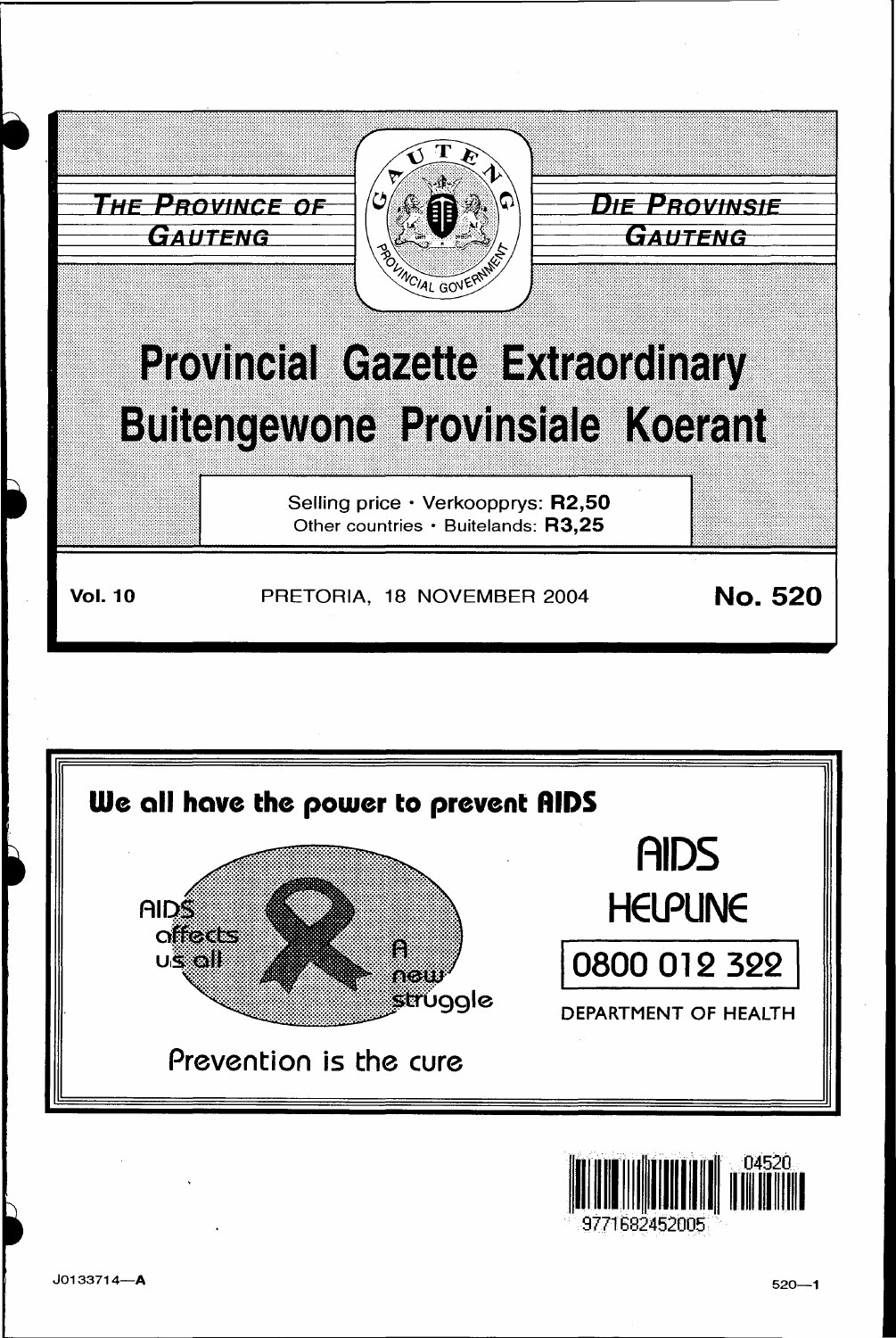$\overline{\phantom{a}}$ 

 $\bar{t}$ 

|      | <b>CONTENTS • INHOUD</b>                                                                                 |             |                |
|------|----------------------------------------------------------------------------------------------------------|-------------|----------------|
| No.  |                                                                                                          | Page<br>No. | Gazette<br>No. |
|      | <b>LOCAL AUTHORITY NOTICES</b>                                                                           |             |                |
| 2651 | Town-planning and Townships Ordinance (15/1986): Ekurhuleni Metropolitan Municipality: Declaration as an |             | 520            |
| 2652 |                                                                                                          | 6           | 520            |
|      |                                                                                                          |             |                |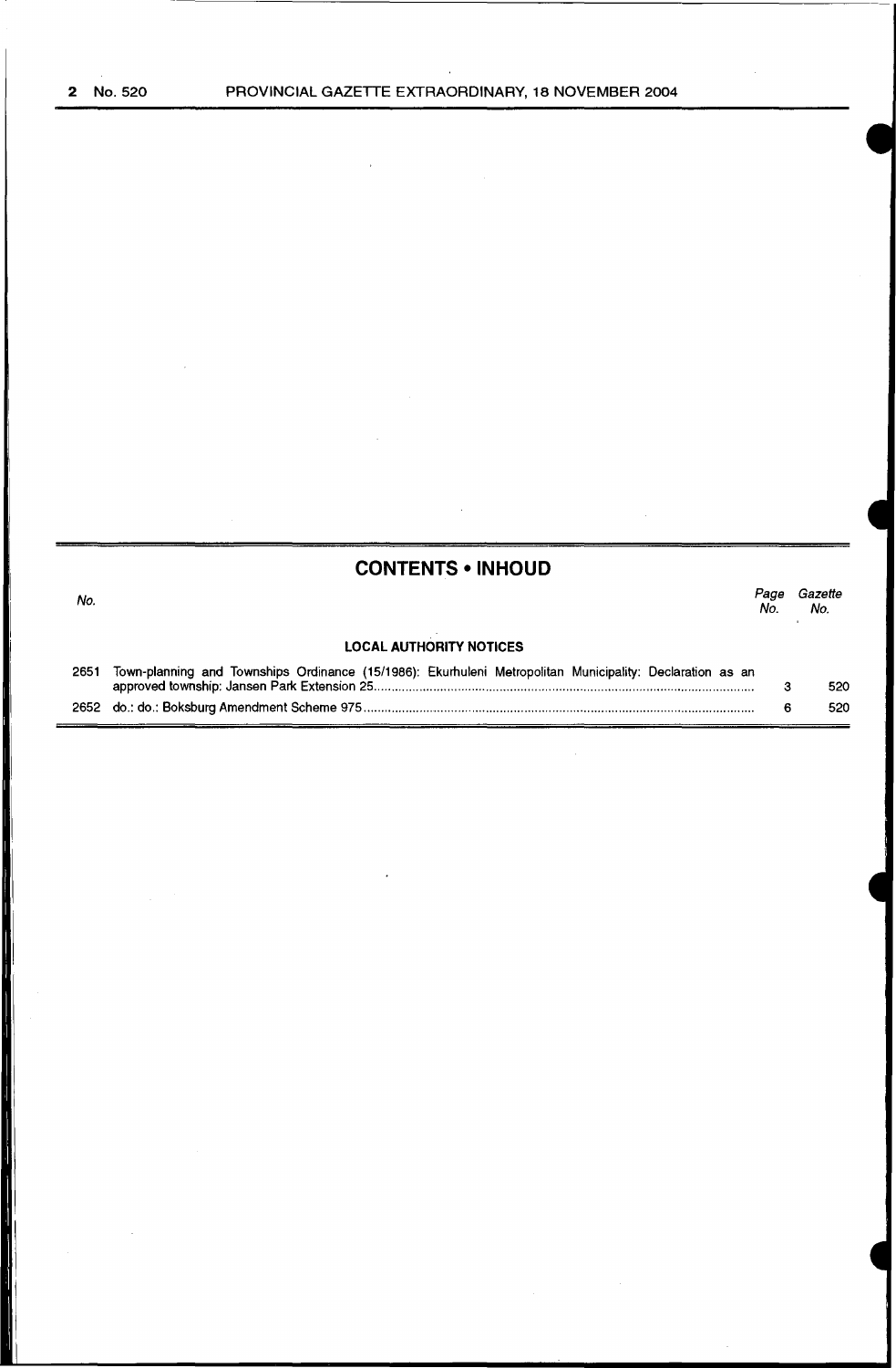$\mathfrak{z}$  ;

No. 520 3

# **LOCAL AUTHORITY NOTICES**

## **LOCAL AUTHORITY NOTICE 2651**

#### **EKURHULENI METROPOLITAN MUNICiPALITY PROPOSED JANSEN PARK EXTENSION 25 TOWNSHIP DECLARATION AS APPROVED TOWNSHIP**

In terms of the provisions of section 103 (1) of the Town-planning and Townships Ordinance 1986, the Ekurhuleni Metropolitan Municipality hereby declares Jansen Park Extension 25 township, situated on Portion 618 of the farm Klipfontein 83 IR, to be an approved township, subject to the conditions set out in the schedule hereto.

#### **SCHEDULE**

**CONDITIONS UNDER WHICH THE APPLICATION MADE BY IMPERIAL GROUP (PTY) L TO IN TERMS OF THE PROVISIONS OF THE TOWN-PLANNING AND TOWNSHIPS ORDINANCE, 1986 (ORDINANCE N0.15 OF 1986) FOR PERMISSION TO ESTABLISH A TOWNSHIP ON PORTION 618 OF THE FARM KLIPFONTEIN 83** IR, **GAUTENG, HAS BEEN APPROVED** 

## 1. CONDITIONS OF ESTABLISHMENT

1.1. NAME

The name of the township shall be Jansen Park Extension 25.

- 1.2. DESIGN The township shall consist of the erven as indicated on General Plan S.G No 2628/2002.
- 1.3. DISPOSAL OF EXISTING CONDITIONS OF TITLE

All erven shall be subject to existing conditions of title and servitudes, if any, including the reservation of rights to minerals.

1.4. ENDOWMENT

The township owner shall, in terms of section 98(2) and (3) of the Town-planning and Townships Ordinance, 1986, pay to the local authority, as an endowment, the amount of R217 798,59- which amount shall be used by the local authority for the construction of roads and/or storm water drainage systems in or for the township.

Such endowment is payable in terms of the provisions of section 81 read with section 95 of the said ordinance.

1.5. REMOVAL OR REPLACEMENT OF MUNICIPAL SERVICES

If, by reason of the establishment of the township, it becomes necessary to remove or replace any existing municipal services, the cost thereof shall be borne by the township owner.

#### 1.6. OBLIGATIONS IN REGARD OF ENGINEERING SERVICES

The township owner shall within such period as the local authority may determine, fulfil its obligations in respect of the provision and the installation of engineering services as previously agreed upon between the township owner and the local authority.

1.7. ACCESS

No ingress from roads K90 and K94 to the township and no egress from the township to roads K90 and K94 shall be allowed.

1.8. CONSOLIDATION AND/OR NOTARIAL TIE OF ERVEN

The township owner shall within 6 months from the date of publication of this notice cause Erven 292 and 293 in the township to be notarially tied with Erf 241 Jansen Park Extension 12 township or with any portion or portions of the said erf.

#### 2. CONDITIONS OF TITLE

The erven shall be subject to the following conditions imposed by the local authority in terms of the provisions of the Town-planning and Townships Ordinance, 1986:-

(a) The erf is subject to a servitude, 2m wide, in favour of the local authority for sewerage and other municipal purposes, along any two boundaries other than a street boundary: Provided that the local authority may dispense with any such servitude.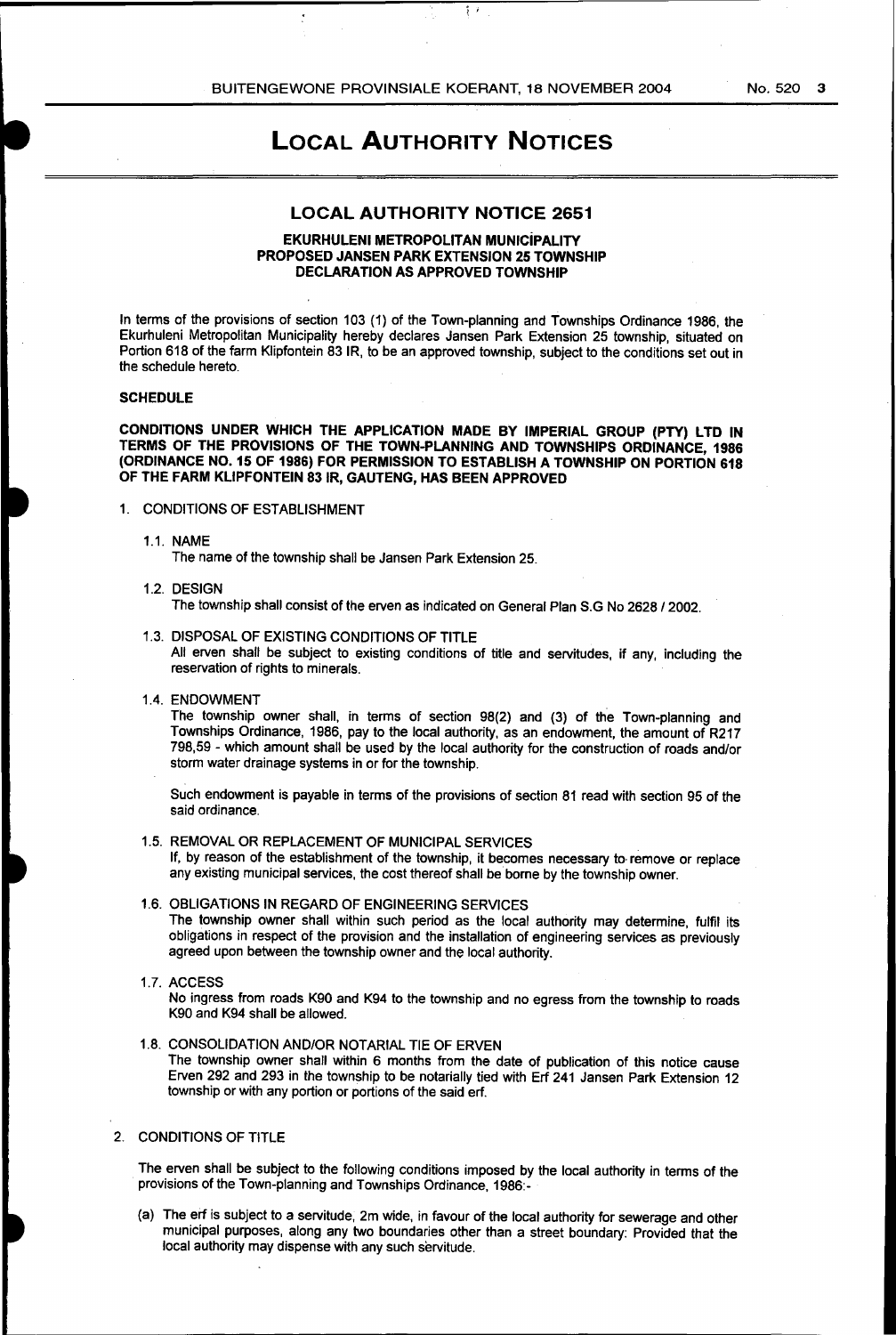- (b) No building or other structure shall be erected within the aforesaid servitude area and no largerooted trees shall be planted within the area of such servitude or within 2m thereof.
- (c) The local authority shall be entitled to deposit temporarily on the land adjoining the aforesaid servitude such material as may be excavated by it during the course of the construction. maintenance or removal of such sewerage mains and other works as it, in its discretion, may deem necessary, and shall further be entitled to reasonable access to the said land for aforesaid purposes, subject to any damage done during the process of the construction, maintenance or removal of such sewerage mains and other works being made good by the local authority.

PAUL MAVI MASEKO CITY MANAGER CIVIC CENTRE BOKSBURG

18 NOVEMBER 2004 14/19/3/ J1/25.

## PLAASLIKE BESTUURSKENNISGEWING 2651 EKURHULENI METROPOLITAANSE MUNISIPALITEIT VOORGESTELDE DORP JANSEN PARK UITBREIDING 25 VERKLARING TOT GOEDGEKEURDE DORP

lngevolge die bepalings van artikel 103 (1) van die Ordonnansie op Dorpsbeplanning en Dorpe, 1986, verklaar die Ekurhuleni Metropolitaanse Munisipaliteit, hierby die dorp Jansen Park Uitbreiding 25 galee op Gedeelte 618 van die plaas Klipfontein 83 IR, tot 'n goedgekeurde dorp, onderworpe aan die voorwaardes uiteengesit in die bygaande bylae.

#### BYLAE

VOORWMRDES WMROP DIE MNSOEK GEDOEN DEUR IMPERIAL GROEP (EDMS) BPK INGEVOLGE DIE BEPALINGS VAN DIE ORDONNANSIE OP DORPSBEPLANNING EN DORPE 1986 (ORDONNANSIE N0.15 VAN 1986) OM TOESTEMMING OM 'N DORP OP GEDEELTE 618 VAN DIE PLAAS KLIPFONTEIN 83 IR GAUTENG, TE STIG, TOEGESTAAN IS.

#### 1. STIGINGVOORWAARDES

1.1. NAAM

Die naam van die dorp is Jansen Park Uitbreiding 25.

- 1.2. ONTWERP Die dorp bestaan uit die erwe soos aangedui op Algemene Plan S.G. Nr. 2628/2002.
- 1.3. BESKIKKING OOR BESTAANDE TITELVOORWAARDES Aile erwe sal onderworpe gemaak word aan titelvoorwaardes en serwitute, indien enige, met inbegrip van die voorbehoud van die regte op minerale.
- 1.4. BEGIFTIGING

Die dorpseienaar moet ingevolge die bepalings van artikel 98(2) en (3) van die Ordonnansie op Dorpsbeplanning en Dorpe, 1986 as begiftiging aan die plaaslike bestuur die bedrag van R217 798,59 betaal - welke bedrag deur die plaaslike bestuur aangewend moet word vir die bou van paaie en/of stormwaterdreineringstelsels in of vir die dorp.

Sodanige begiftiging is betaalbaar ooreenkomstig die bepalings van artikel 81 gelees met artikel 95 van die gemelde ordonnansie.

- 1.5. VERWYDERING OF VERANGING VAN MUNISIPALE DIENSTE lndien dit, as gevolg van die stigting van die dorp, nodig word om enige bestaande munisipale dienste te verwyder of te vervang, moet die koste daarvan deur die dorpseienaar gedra word.
- 1.6. VERPUGTING MET BETREKKING TOT INGENIEURSDIENSTE Die dorpseienaar moet, binne sodanige tydperk as wat die plaaslike bestuur mag bepaal, sy verpligtinge met betrekking tot die voorsiening en installering van ingeniersdienste, soos voorheen ooreengekom tussen die dorpseienaar en die plaaslike bestuur, nakom.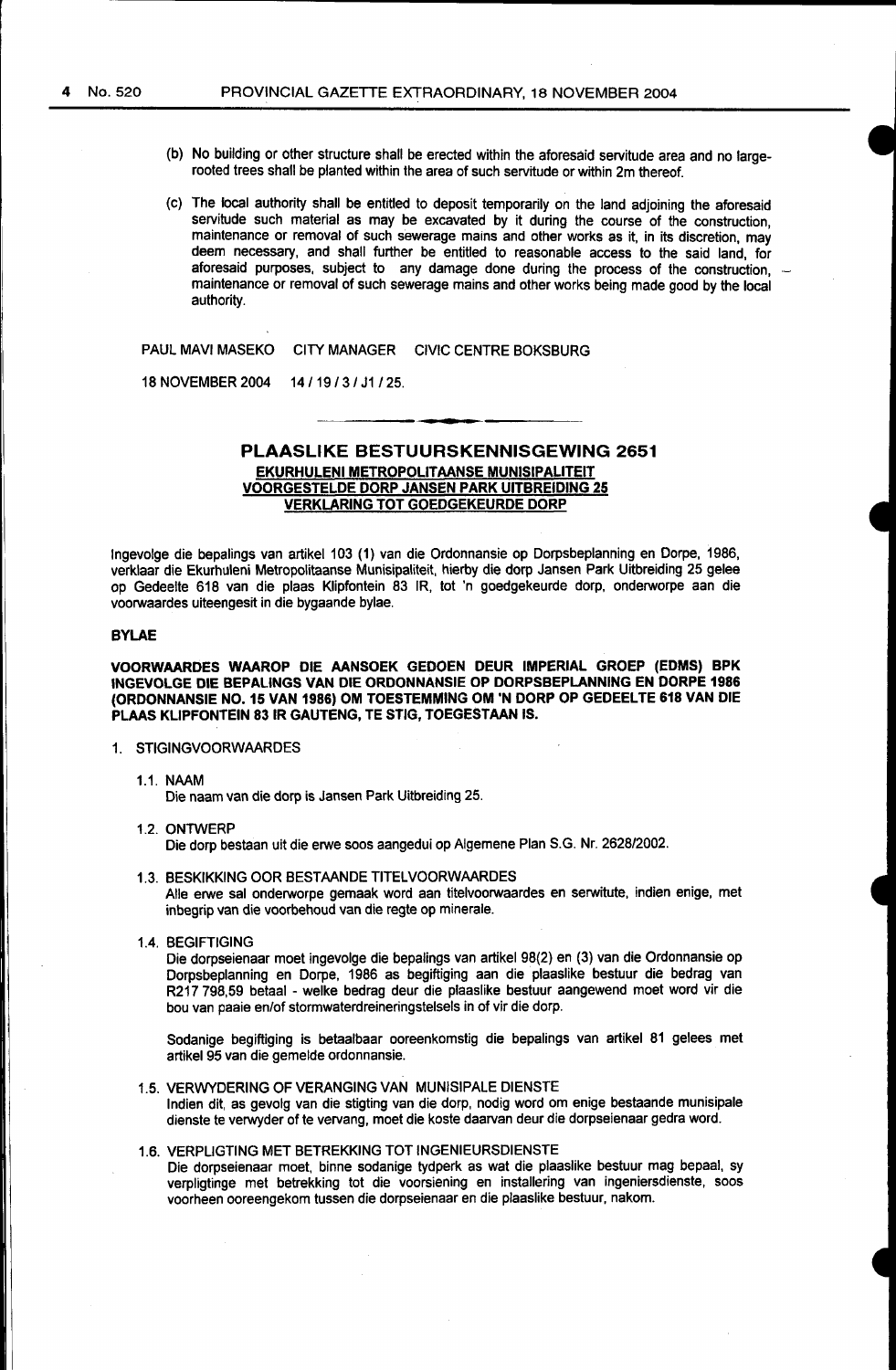## 1.7. TOEGANG

Geen ingang van paaie K90 en K94 na die dorp en geen uitgang van die dorp na paaie K90 en K94 sal toegelaat word nie.

#### 1.8. KONSOLIDASIE EN/OF NOTARIELE VERBINDING VAN ERWE

Die dorpseienaar moet binne 'n tydperk van ses (6) maande vanaf die datum van publikasie van hierdie kennisgewing, Erwe 292 en 293 in die dorp notarieel - verbind met Erf 241 Jansen Park Uitbreiding 12 dorpsgebied of met enige gedeelte of gedeeltes van die gemelde erf.

## 2. TITELVOORWAARDES

Die erwe is onderworpe aan die volgende voorwaardes opgelê deur die plaaslike bestuur ingevolge die bepalings van die Ordonnansie op Dorpsbeplanning en Dorpe, 1986:-

- (a) Die erf is onderworpe aan 'n serwituut , 2m breed vir riolering en ander munisipale doeleindes ten gunste van die plaaslike bestuur langs enige twee grense, uitgesonderd 'n straatgrens: Met dien verstande dat die plaaslike bestuur van enige sodanige serwituut mag afsien.
- (b) Geen gebou of ander struktuur mag binne die voormelde serwituutgebied opgerig word nie, en geen grootwortelbome mag binne die gebied van sodanige serwituut, of binne n afstand van 2m daarvan, geplant word nie.
- (c) Die plaaslike bestuur is geregtig om enige materiaal wat deur hom uitgegrawe word tydens die aanleg, onderhoud of verwydering van sodanige rioolhoofpypleidings en ander werke wat hy volgens goeddunke noodsaaklik ag, tydelik te plaas op die grond wat aan die voormelde serwituut grens en voorts is die plaaslike bestuur geregtig tot redelike toegang tot gemelde grond vir die voormelde doel, onderworpe daaraan dat die plaaslike bestuur enige skade<br>vergoed wat gedurende die aanleg, onderhoud of verwydering van sodanige onderhoud of verwydering van sodanige rioolhoofpypleidings en ander werke veroorsaak word.

PAUL MAVI MASEKO STADSBESTUURDER BURGERSENTRUM BOKSBURG

18 NOVEMBER 2004 14/19/3/ J1/25.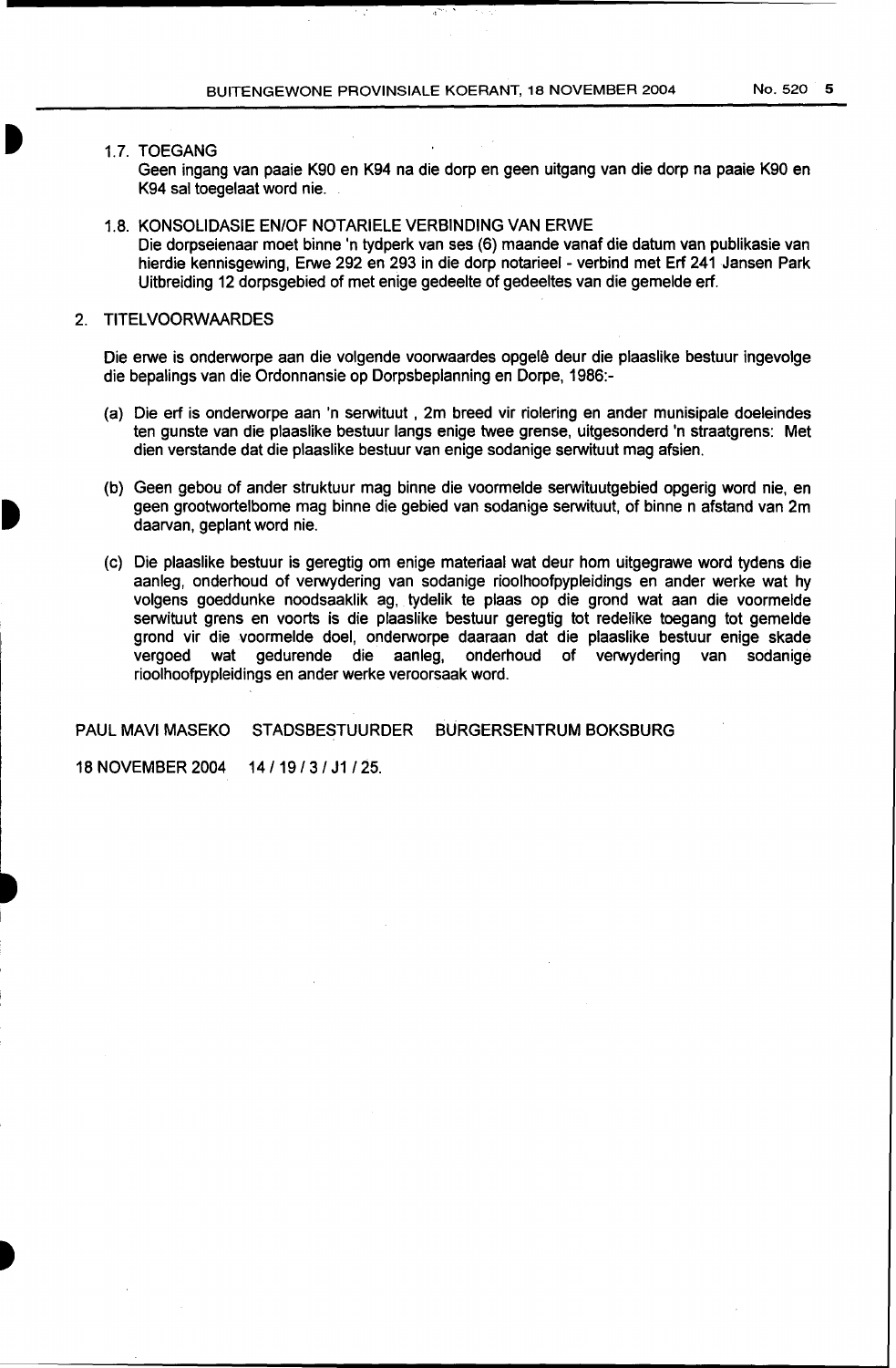## **LOCAL AUTHORITY NOTICE 2652 EKURHULENI METROPOLITAN MUNICIPALITY BOKSBURG AMENDMENT SCHEME 975**

The Ekurhuleni Metropolitan Municipality hereby in terms of the provisions of section 125 (1) of the Town-planning and Townships Ordinance 1986, declares that it has adopted an amendment scheme being an amendment of the Boksburg Town Planning Scheme, 1991 relating to the land included in Jansen Park Extension 25 township. A copy of the said town-planning scheme as adopted is open for inspection at all reasonable times at the office of the Area Manager, Development Planning, Civic Centre Boksburg and the office of the Head of Department, Department Development Planning and Local Government, Gauteng Provincial Government, Johannesburg. The said amendment scheme is known as Boksburg Amendment Scheme 975.

PAUL MAVI MASEKO CITY MANAGER CIVIC CENTRE BOKSBURG

18 NOVEMBER 2004 14/21/1/975.

## **PLAASLIKE BESTUURSKENNISGEWING 2652 EKURHULENI METROPOLITAANSE MUNISIPALITEIT BOKSBURG-WYSIGINGSKEMA 975**

Die Ekurhuleni Metropolitaanse Munisipaliteit verklaar hiermee ingevolge die bepalings van artikel 125 (1) van die Ordonnansie op Dorpsbeplanning en Dorpe, 1986, dat dit 'n wysiging van die Boksburg Dorpsbeplanning-skema,1991 wat betrekking het op die grand ingesluit in die dorp Jansen Park Uitbreiding 25 aanvaar het. 'n Afskrif van die gemelde dorpsbeplanningskema soos aanvaar, lê te alle redelike tye ter insae in die kantoor van die Area Bestuurder Burgersentrum, Boksburg en die kantoor van die Hoof van Department, Department Ontwikkelingsbeplanning en Plaaslike Regering, Gauteng Provinsiale Regering, Johannesburg. Die gemelde wysigingskema staan bekend as Boksburgwysigingskema 975.

PAUL MAVI MASEKO STADSBESTUURDER BURGERSENTRUM BOKSBURG

18 NOVEMBER 2004 KENNISGEWING NR. 14/21/1/975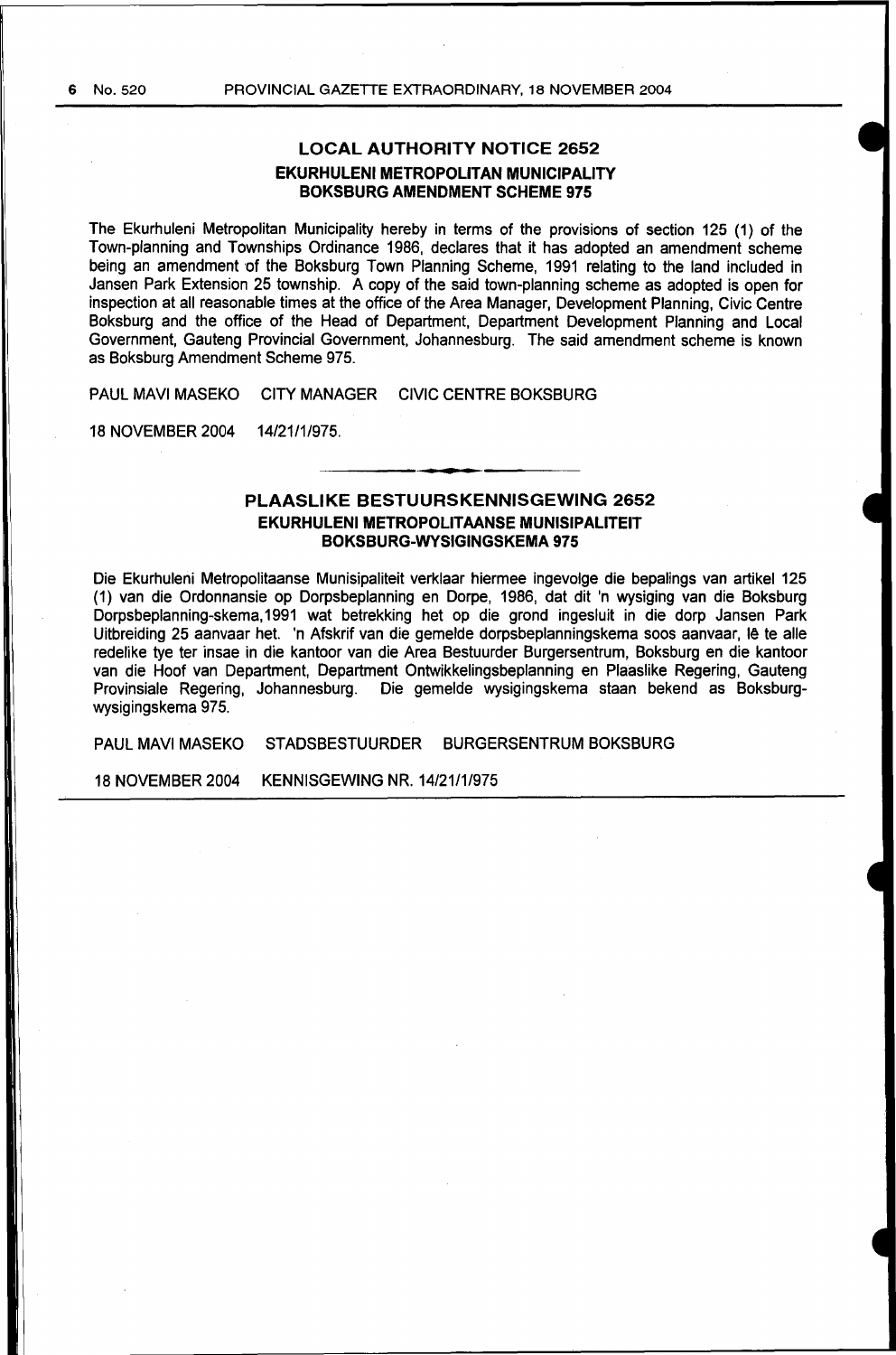|                                                        | <u>IMPORTANT NOTICE</u> |                                       |  |  |  |
|--------------------------------------------------------|-------------------------|---------------------------------------|--|--|--|
| The                                                    |                         |                                       |  |  |  |
| <b>Gauteng Provincial Gazette Function</b>             |                         |                                       |  |  |  |
| will be transferred to the                             |                         |                                       |  |  |  |
| <b>Government Printer in Pretoria</b>                  |                         |                                       |  |  |  |
| as from 2nd January 2002                               |                         |                                       |  |  |  |
| <b>NEW PARTICULARS ARE AS FOLLOWS:</b>                 |                         |                                       |  |  |  |
| <b>Physical address:</b>                               |                         | <b>Postal address:</b>                |  |  |  |
| <b>Government Printing Works</b>                       |                         | Private Bag X85                       |  |  |  |
| 149 Bosman Street                                      |                         | Pretoria                              |  |  |  |
| Pretoria                                               |                         | 0001                                  |  |  |  |
| New contact persons: Awie van Zyl Tel.: (012) 334-4523 |                         |                                       |  |  |  |
|                                                        |                         | Mrs H. Wolmarans Tel.: (012) 334-4591 |  |  |  |
| Fax number: (012) 323-8805                             |                         |                                       |  |  |  |
| E-mail address: awvanzyl@print.pwv.gov.za              |                         |                                       |  |  |  |
| <b>Contact persons for subscribers:</b>                |                         |                                       |  |  |  |
|                                                        |                         | Mrs S M Milanzi Tel (012) 334-4734    |  |  |  |

1. Milanzi Tel.: (U1 Mrs J. Wehmeyer Tel.: (012) 334-4753 Fax.: (012) 323-957 4

This phase-in period is to commence from November 2001 (suggest date of advert) and notice comes into operation as from 2 January 2002.

Subscribers and all other stakeholders are advised to send their advertisements directly to the Government Printing Works, two weeks before the 2nd January 2002.

> In future, adverts have to be paid in advance before being published in the Gazette.

## HENNIE MALAN

 $\blacksquare$  $~...$ 

> Director: Financial Management Office of the Premier (Gauteng)